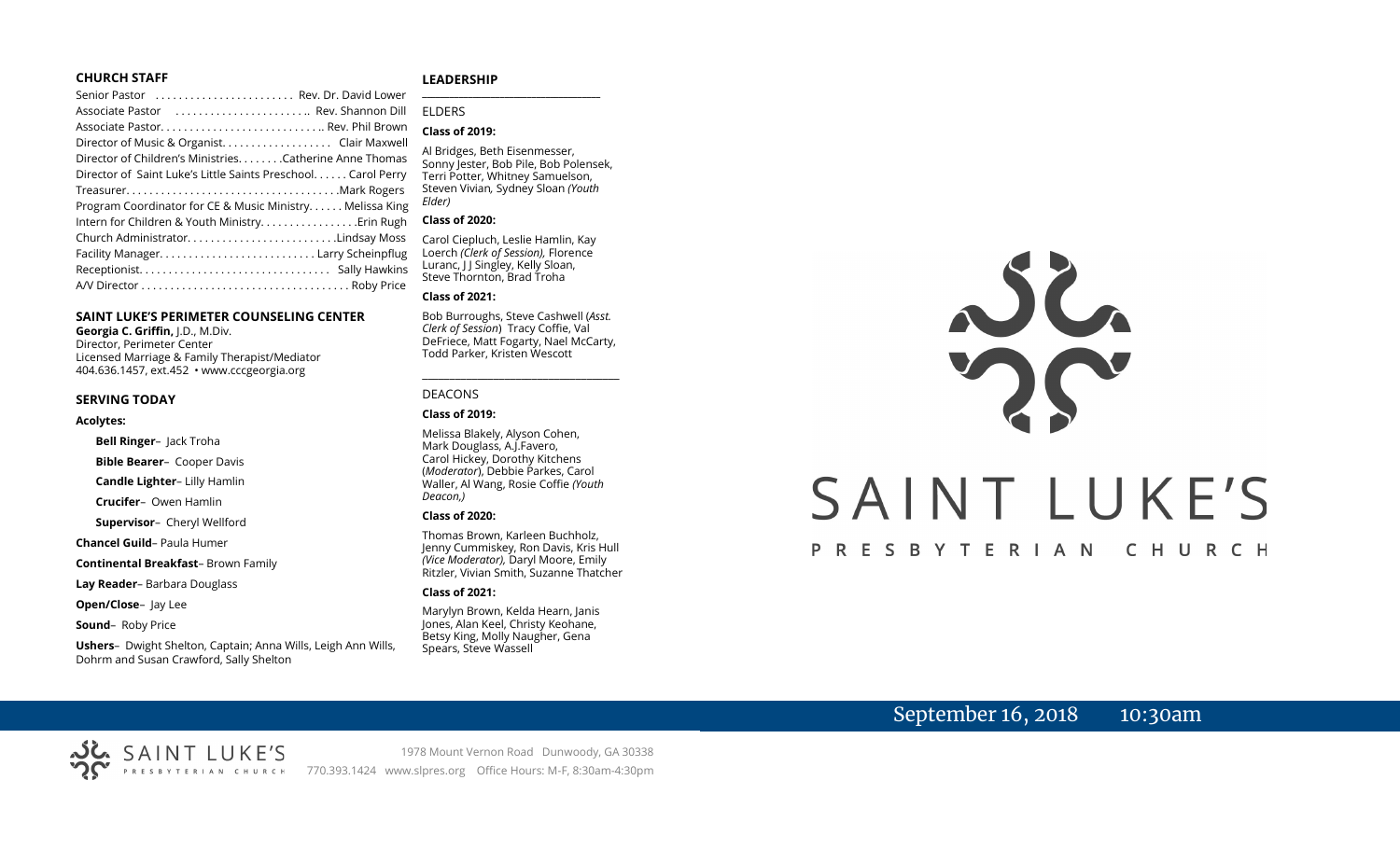

1978 Mount Vernon Road • Dunwoody, Georgia 30338 770.393.1424 • www.slpres.org

# **September 16, 2018**

Seventeenth Sunday after Pentecost

#### **Liturgical Color:** Green

*Liturgical colors can orient us to the season of the church year and help to engage the sense of sight in worship. Green is used for all other time periods (called Ordinary Time) not marked by a specific festival or season.*

**Flowers:** *The flowers today are given to the glory of God and in celebration of Daryl and Nancy Moore's 50th wedding anniversary.*

# **SUNDAY SCHEDULE**

8:15am Chapel Communion Service 9:15am Sunday School

# MISSION

Responding to God's call and empowered by the Holy Spirit, we invite all to join us in knowing, serving, and sharing Jesus Christ here and around the world.

# VISION

To be a beacon of faith, hope, and love– every member an active disciple in Christ's ministry.

# **WELCOME, GUESTS!**

We are delighted you are worshipping with us.

**DURING** the Welcome, please print the requested information on the Friendship Pad and pass the Friendship Pad down the pew.

**AFTER** the worship service, please join us outside the Sanctuary where our Pastors or a church officer will be available to answer questions and provide you with a loaf of freshly-baked bread.

**FOR MORE** information about our programs, ministries or membership, please contact one of our Pastors at 770.393.1424, or visit our website: slpres.org.

# **THAT ALL MAY WORSHIP**

**ASSISTIVE** A hearing loop is **ASSISTIVE** A hearing loop is accessible by switching hearing aids to  $\mathcal{D}$ T-coil. Also, large print hymnals and back cushions are available. Please thistex contact an usher for further assistance.

**CHILDREN** are a precious part of our church family, and we welcome them in worship. Worship notebooks and tactile activities are available on the blue Worship Carts in the back of the sanctuary for preschool and elementary ages. Each week, children are invited to walk up for an age-appropriate message during "Tell Us Our Story." After that time, they may remain in worship, go to Faithful Friends (K-2nd) or go to child care (PreK and younger).

#### **HAVE YOU LOGGED ON TO REALM?** — We

have a new database and we need you to log in! Why? So we have your most up-to-date information! You can access realm at: [https://onrealm.org,](https://onrealm.org) or by going to the member login tab at the top of our website. If you are a previous user of the former system you should be able to log in using the same credentials as before: your primary email account and your password. (Some previous passwords may not have the correct amount of digits and may need to be reset.) If you don't remember your password you can use the password reset function that is present on the login screen. If you have difficulty or if you are a  $1<sup>st</sup>$  time user of our online services then send an email to [realm@slpres.org](mailto:realm@slpres.org) and someone will respond and help you.

**CONSTITUTION WEEK—** September 17-23 commemorates the signing of the Constitution of the United States of America. This Constitution Week marks the 231st anniversary of the signing of this great document. Constitution week was initiated by the Daughters of the American Revolution (DAR). The DAR is a patriotic organization that encourages education and historic preservation across America. Please see the display in the lobby.

**IOH VOLUNTEERS NEEDED —** Interfaith Outreach Home (IOH) provides transitional housing for families who are homeless. On the third Thursday of each month, when the adults have life skills training, St. Luke's provides and delivers a meal which feeds about 10 adults and 15 children. Meal expenses are reimbursable by Saint Luke's. Volunteers are needed for Thursday, September 20<sup>th</sup> and October 18<sup>th</sup>. Please Sign up in the lobby or contact Al Bridges at 770-394-6581 or bridgtr@aol.com.

#### **OWLS LUNCHEON ON SEPTEMBER 25** —

Whooo are the owls, you ask? We're a group of Older, Wiser, Loving seniors, many of who you see in Church each Sunday, and participating in many activities around the Church. Join us for our monthly luncheons, Christmas open house, programs, and end-of-year picnic. Hope to see some new faces and former members on Tuesday, September 25 at 11:30 am in the Great Hall. It's \$6 pp and first timers are FREE! If you have any questions, please contact Nancy Self at nself@comcast.net.

#### **TONIGHT! FAITH AND PARENTING POT-**

**LUCK—** At the Lowers (4696 Devonshire Road), 5:15—6:45pm, Sept. 16. Topic: What we want our kids to take away from our parenting of them.

#### **SAINT LUKE'S UPCOMING EVENTS**

•Wednesday, September 19 - FEAST Begins •Tuesday, September 25 - SLLS Family Fun Night •Sunday, October 14 - Pernoshal Park Picnic & Blessing of the Pets •Sunday, October 28 - Trunk-N-Treat •Sunday, November 11 - Celebrate the Arts, Family Promise Benefit Concert •Sunday, November 18 - City of Dunwoody, Electronics Recycling Event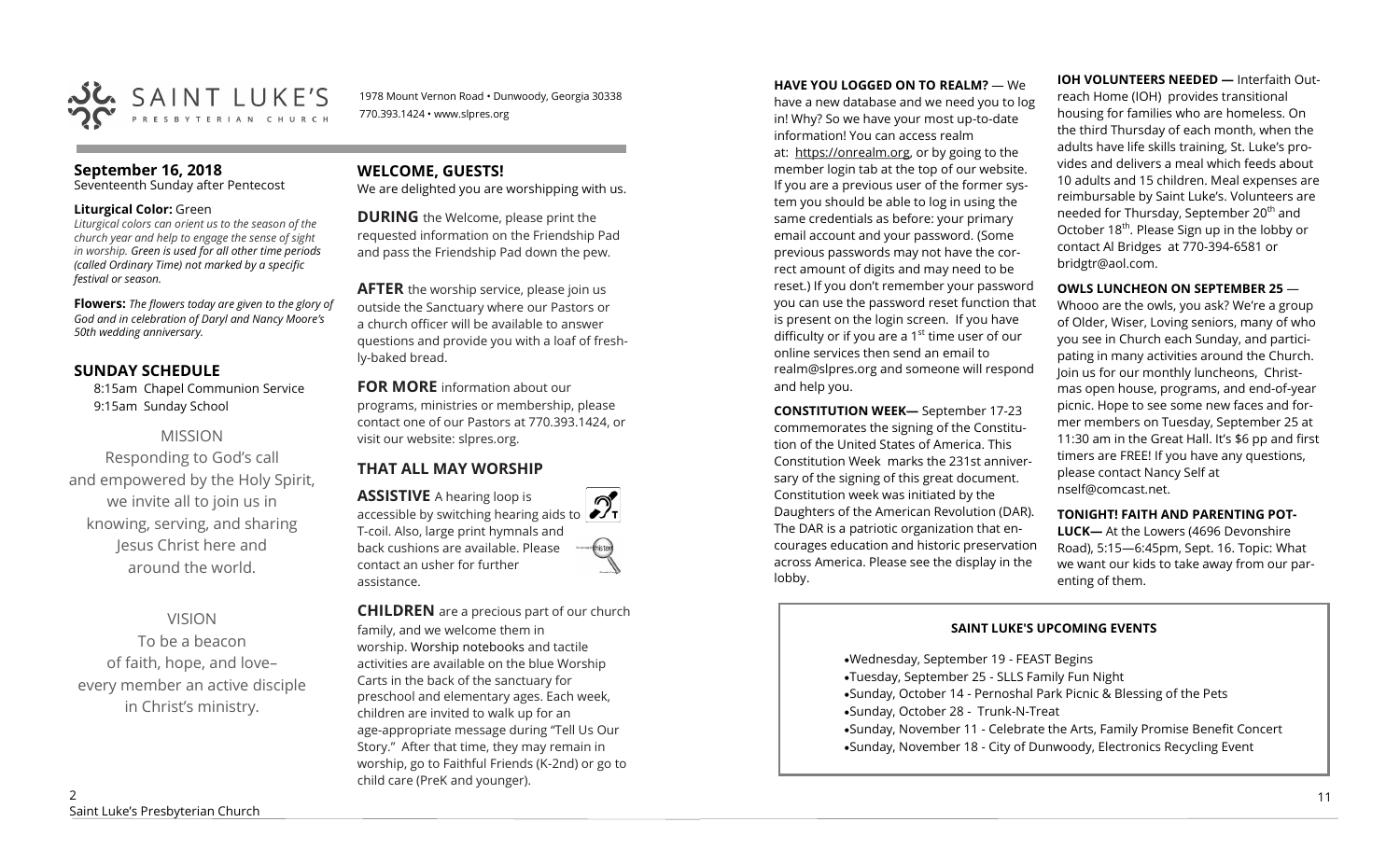# ADULT MINISTRY

**Shannon Dill shannondill@slpres.org / 770.393.1424 ext. 229**   $\_$  ,  $\_$  ,  $\_$  ,  $\_$  ,  $\_$  ,  $\_$  ,  $\_$  ,  $\_$  ,  $\_$  ,  $\_$  ,  $\_$  ,  $\_$  ,  $\_$  ,  $\_$  ,  $\_$  ,  $\_$  ,  $\_$  ,  $\_$  ,  $\_$  ,  $\_$ 

#### **ADULT SUNDAY SCHOOL**

Individual classes have begun. Please see the website for a full description of each class. (http://slpres.org/program-ministries/adult-ministry/sunday-school)

Faith Foundations: Room 232 House to House: Room 203 Seasons of the Spirit: Room 231/233 Soul Food: Room 234/236

#### **FRIDAY MORNING MEN'S BIBLE STUDY**

Fellowship and Bible study every Friday from 6:40-8am in the Parlor with Dan Joyce.

#### **BIBLE STUDY: "WAYFARERS"**

Come join David, Shannon or Phil as this week's preacher leads a study of the scripture for the upcoming Sunday's worship. Meet on Wednesdays at 10am in the church library.

#### **#BETHEGOOD** *Living What We Believe*

Are you yearning to grow deeper in your faith so that your life might better reflect what you believe? Then "Be The Good" might be for you! This small group will:

- Meet monthly , September to May, on the 3rd Thursday of each month at 7:30pm
- Commit to participate in mission and worship, daily personal devotions and readings
- Seek to live your daily life in a way that reflects that there is good in the world and that God is calling us to be the good in whatever way we can.

Contact Shannon Dill to sign up or for more information!

# MUSIC MINISTRY

**Clair Maxwell clairmaxwell@slpres.org / 770.393.1424 ext. 227** 

 $\_$  , and the set of the set of the set of the set of the set of the set of the set of the set of the set of the set of the set of the set of the set of the set of the set of the set of the set of the set of the set of th

# **WEDNESDAY, SEPTEMBER 19**

Cherub and Westminster choirs resume, both at 5pm. Cherub Choir meets in Room 203 and Westminster Choir meets in the Choir Room.

# **THE CHOIR NEEDS YOU**

YOU should be in a choir this fall! Choirs are fun opportunities for: getting to know other church members, growing in your personal knowledge and faith, and enhancing your worship experience. Contact Clair about more information on one of our choirs.

"This is the truth of God: all creation is one holy web of relationships, and gifts meant for all. That creation vibrates with the pain of all its parts, because its true destiny is joy." *- Julie Polter*

# **Gathering Prayer**

**Prelude** Savior, Like a Shepherd Lead Us *arr. Larry Shackley*

# **Chiming of the Hour**

# **Welcome and Announcements**

*If you are new to Saint Luke's today, welcome, we are so glad you are here! We have a gift of fresh bread we would love to give to you as a token of our gratitude. Please introduce yourself after worship to receive your welcome gift.*

*Please take the time now to fill out the Friendship Pads situated at the end of each pew. Write down your names and pass the pad down the pew, so that you may greet your pew neighbors by name and that we may know you are here.*

# **Call to Worship\***

(*Barach ata Adonai, "blessed are you, O Lord," is a Hebrew prayer of praise.)*

- Leader: Baruch ata Adonai. Blessed are You, Adonai our God of our fathers and mothers, God of Abraham and Isaac and Jacob.
- **People: God of Sarah, God of Rebecca, God of Rachel, and God of Leah.**
- Leader: You are the great, mighty, and awesome God,
- **People: who bestows loving kindness, creates everything out of love,**
- Leader: You remember the love of our fathers and mothers,
- **People: and bring redemption to their children's children.**
- Leader: Sovereign, Deliverer, Helper and Shield,
- **People: Blessed are You, Adonai, Sarah's Helper, Abraham's Shield.**

# **Opening Hymn #49\*** The God of Abraham Praise

# **Call to Confession**

Leader: The Lord be with you. **People: And also with you.** Leader: Let us pray.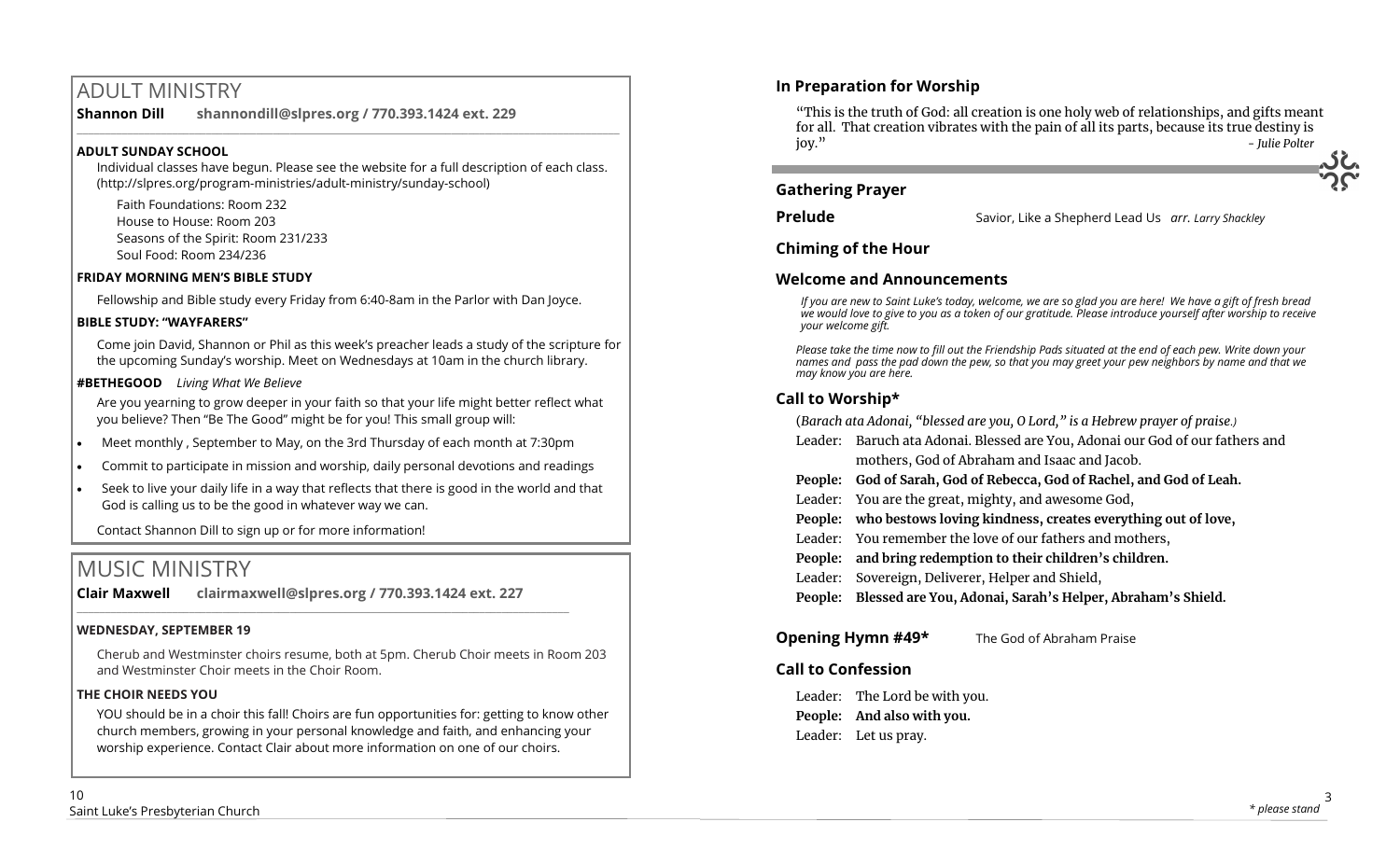# **Prayer of Confession\***

**O God of the Covenant, You promised Abraham and his descendants Your blessings if we would walk in Your ways. We confess that we have strayed from Your path. We have claimed blessing for ourselves while denying it to others. We have often judged other children of Abraham as not worthy of the promise. We have trusted in our own wisdom rather than in Your gentle leading. Forgive us for finding our own way and claiming our own identity. Help us to heed Your call and go to the place You show us in Jesus Christ. Hear now the silent prayers on our hearts...** *(Silence is kept for personal reflection.)*

Leader: Lord, in your mercy. **People: Hear our prayer. Amen.**

# **Assurance of Forgiveness\***

**Song of Praise #606\*** Praise God, from Whom All Blessings Flow **Praise God from whom all blessings flow, praise God all creatures here below. Praise God above, ye heavenly host, praise Father, Son and Holy Ghost. Amen**

# **Passing the Peace of Christ\***

Leader: May the peace of Christ be with you. **People: And also with you.**

#### **Prayer for Illumination**

#### **Scripture Reading** Genesis 12:1-9, *page 9 of the Old Testament*

Leader: The Word of the Lord.

**People: Thanks be to God.** 

**Tell Us Our Story Catherine Anne Thomas** 

*Faithful Friends for PreK, Kindergarten and First Grade will meet today. After Tell Us Our Story, parents may register children in the narthex and pick up after worship in the Harbor. Parents may take their younger children (through PreK) to our nursery, Room 120 in Sheppard Hall.* 

# YOUTH MINISTRY

**Phil Brown philbrown@slpres.org / 770.393.1424 ext. 238** 

#### **HERE'S WHAT'S COMING UP IN YOUTH MINISTRY:**

#### **SEPTEMBER 16**

- **Sunday School:** We will meet upstairs in the youth room at **9:15am**
- **Confirmation Start:** We will meet in the Library at **9:15am**. Let Phil Brown or Melissa King know if you'd like to join.: melissaking@slpres.org

 $\_$  ,  $\_$  ,  $\_$  ,  $\_$  ,  $\_$  ,  $\_$  ,  $\_$  ,  $\_$  ,  $\_$  ,  $\_$  ,  $\_$  ,  $\_$  ,  $\_$  ,  $\_$  ,  $\_$  ,  $\_$  ,  $\_$  ,  $\_$  ,  $\_$ 

- **Middle School:** We will meet at the church from **5-6:30pm**
- **High School:** We will meet at the Pile home (5217 Redfield Ct, Dunwoody) from **7-8:30pm**

#### **HIGH SCHOOL RETREAT**

We will head up to Mountain T.O.P. **September 28th- 30th** for a fun and refreshing week end! **Parents:** we need drivers and would love to have you, register online as an adult if you'd like to come.

If you're not registered and would like to go, please register **ASAP** at <http://tiny.cc/c8ykxy>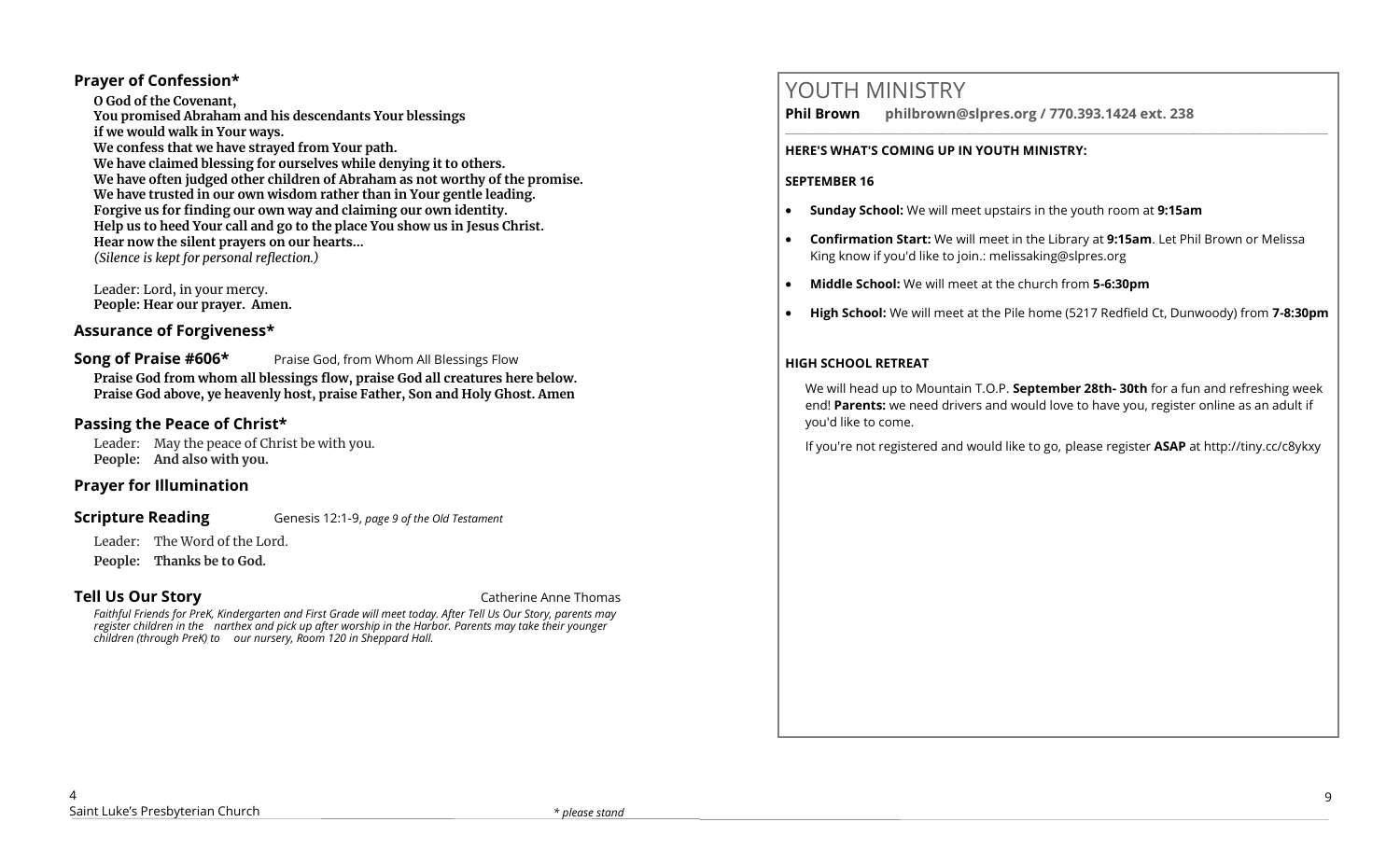# S P L A S H ! CHILDREN'S MINISTRIES

**Catherine Anne Thomas cathomas@slpres.org / 770.393.1424 ext. 228** 

#### **REGISTER YOUR CHILDREN ON REALM!**

Please let us know all the important information about each child in your family so we can better serve them with classes and events. Go to the slpres.org home page and look for the Children's Ministry post with details on how to register.

**\_\_\_\_\_\_\_\_\_\_\_\_\_\_\_\_\_\_\_\_\_\_\_\_\_\_\_\_\_\_\_\_\_\_\_\_\_\_\_\_\_\_\_\_\_\_\_\_\_\_\_\_\_\_\_\_\_\_\_\_\_\_\_\_\_\_\_\_\_\_\_\_\_\_\_\_\_\_\_\_\_\_\_\_\_\_\_\_\_\_\_\_\_\_\_\_\_\_\_\_\_\_\_\_\_\_** 

#### **BREAKFAST CLUB BEFORE SUNDAY SCHOOL!**

All first through fifth graders are invited to "ease in" to class time from 9:15 to 9:30am in the Sheppard Hall Loft. Come for eye-opening snacks, low-key activities, and conversation with friends and teachers!

#### **SACREMENT SUNDAYS BEGIN IN OCTOBER**

Beginning Sunday, October 7, on the first Sunday of each month our children ages PreK through 3<sup>rd</sup> grade are invited to join a worship workshop after Tell Us Our Story at 10:30 worship. We will focus on Communion in October, November, December, and January; and Baptism will be our topic in March, April, and May. We will learn the how's and the why's of these important sacraments through stories, games, and other activities. For more information, please contact [cathomas@slpres.org.](mailto:cathomas@slpres.org) 

#### **SAVE THE DATE: TRUNK–N-TREAT IS SUNDAY, OCTOBER 28!**

Trunk-n-Treat is Sunday, October 28! Here is the schedule of events: 4:30pm Carnival 5:30pm Candy Collecting 6pm Dinner in the Great Hall

| Anthem                                                                                                                                                                                                                                                                                                                                                                                                                                                                                                                                                                                                                                                                                     | Go Into the World Natalie Sleeth | Chancel Choir |
|--------------------------------------------------------------------------------------------------------------------------------------------------------------------------------------------------------------------------------------------------------------------------------------------------------------------------------------------------------------------------------------------------------------------------------------------------------------------------------------------------------------------------------------------------------------------------------------------------------------------------------------------------------------------------------------------|----------------------------------|---------------|
| Go ye go ye into the world<br>and make disciples of all the nations.<br>Go ye go ye into the world<br>and I will be with you there.<br>Go ye go ye into the world<br>and take the Gospel to all the people.<br>Go ye go ye into the world<br>and tell the story to all the believers.                                                                                                                                                                                                                                                                                                                                                                                                      |                                  |               |
| <b>Sermon</b>                                                                                                                                                                                                                                                                                                                                                                                                                                                                                                                                                                                                                                                                              | "The Original Call"              | David Lower   |
| Hymn #315*                                                                                                                                                                                                                                                                                                                                                                                                                                                                                                                                                                                                                                                                                 | In the Midst of New Dimensions   |               |
| Affirmation of Faith*                                                                                                                                                                                                                                                                                                                                                                                                                                                                                                                                                                                                                                                                      | Apostles' Creed                  |               |
| I believe in God, the Father Almighty,<br>Maker of heaven and earth,<br>and in Jesus Christ, his only Son, our Lord;<br>who was conceived by the Holy Ghost,<br>born of the Virgin Mary,<br>suffered under Pontius Pilate;<br>was crucified, dead, and buried;<br>he descended into hell;<br>the third day he rose again from the dead;<br>he ascended into heaven,<br>and sitteth on the right hand<br>of God the Father Almighty;<br>from thence he shall come to judge the quick and the dead.<br>I believe in the Holy Ghost;<br>the holy catholic Church;<br>the communion of saints;<br>the forgiveness of sins;<br>the resurrection of the body;<br>and the life everlasting. Amen. |                                  |               |